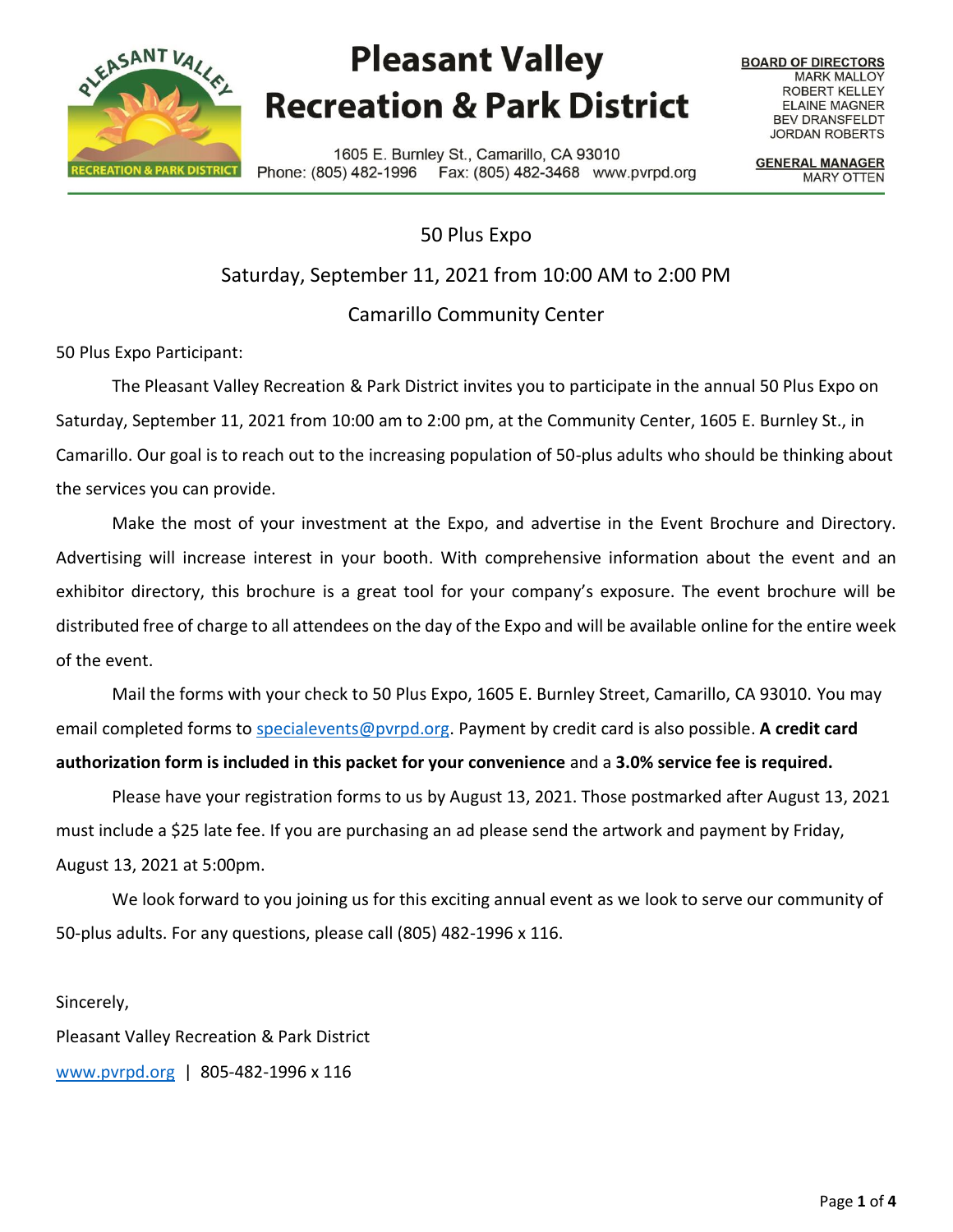

# ENTRY APPLICATION

## **2021 50 Plus Expo**

#### **Saturday, September 11, 2021 | 10:00am-2:00pm Community Center, 1605 E. Burnley Street, Camarillo, CA 93010**

| <b>FOR OFFICE USE ONLY</b> |                        |                             |  |  |  |  |
|----------------------------|------------------------|-----------------------------|--|--|--|--|
| Date Received:             | <b>Payment Amount:</b> | Receipt #:                  |  |  |  |  |
| <b>Office Notes:</b>       | Cash/Ck #:             | Welcome Letter Sent: $\Box$ |  |  |  |  |

### **Applicant Information** Organization Name: Contact Name: Address: City:  $\qquad \qquad$  State:  $\qquad \qquad$  Zip: Email: Phone: Alternate Contact: Alternate Contact: Alternate Contact: Alternate Contact: Alternate Contact: Alternate Contact:

| <b>Required Information</b>                                                       |                                                                                                                                                                                                                                                                                                                             |                                                  |  |  |
|-----------------------------------------------------------------------------------|-----------------------------------------------------------------------------------------------------------------------------------------------------------------------------------------------------------------------------------------------------------------------------------------------------------------------------|--------------------------------------------------|--|--|
| <b>SPACE INFORMATION</b>                                                          |                                                                                                                                                                                                                                                                                                                             |                                                  |  |  |
| $\Box$ Electricity Requested                                                      |                                                                                                                                                                                                                                                                                                                             | Credit Card Authorization Form + 3.0% fee        |  |  |
| S125 Regular Rate (by Friday, August 13)                                          |                                                                                                                                                                                                                                                                                                                             | □ \$150 Regular Late Rate (by Friday, August 27) |  |  |
| <b>EVENT BROCHURE AD OPTIONS</b>                                                  |                                                                                                                                                                                                                                                                                                                             |                                                  |  |  |
| <b>Vendors Only</b>                                                               |                                                                                                                                                                                                                                                                                                                             |                                                  |  |  |
| □ \$100 Half Page Brochure Ad (horizontal)                                        |                                                                                                                                                                                                                                                                                                                             | □ \$200 Full Page Brochure Ad (inside)           |  |  |
| <b>Non-Vendors Only</b>                                                           |                                                                                                                                                                                                                                                                                                                             |                                                  |  |  |
| □ \$200 Half Page Brochure Ad (horizontal)<br>S400 Full Page Brochure Ad (inside) |                                                                                                                                                                                                                                                                                                                             |                                                  |  |  |
| <b>General Notes:</b>                                                             | Ad may be in full Color, no bleeds, JPEG or PDF format only<br>1.<br>Half-page ads must be submitted in landscape orientation 5"W x 4"H<br>2.<br>Full-page ads must be submitted in portrait orientation 5"W x 8"H<br>З.<br>All ads must be emailed to specialevents@pvrpd.org by Friday, August 13, 2021 @<br>4.<br>5:00pm |                                                  |  |  |

| <b>Application Submission</b>                                                                |                                                                                      |  |  |  |
|----------------------------------------------------------------------------------------------|--------------------------------------------------------------------------------------|--|--|--|
| Submit all required information including fully completed application, payment, photos, etc. |                                                                                      |  |  |  |
| C/O 50 Plus Expo Entry Application<br>Deliver/Mail to:                                       |                                                                                      |  |  |  |
|                                                                                              | Pleasant Valley Recreation & Park District, 1605 E. Burnley St., Camarillo, CA 93010 |  |  |  |
| Email:                                                                                       | specialevents@pvrpd.org                                                              |  |  |  |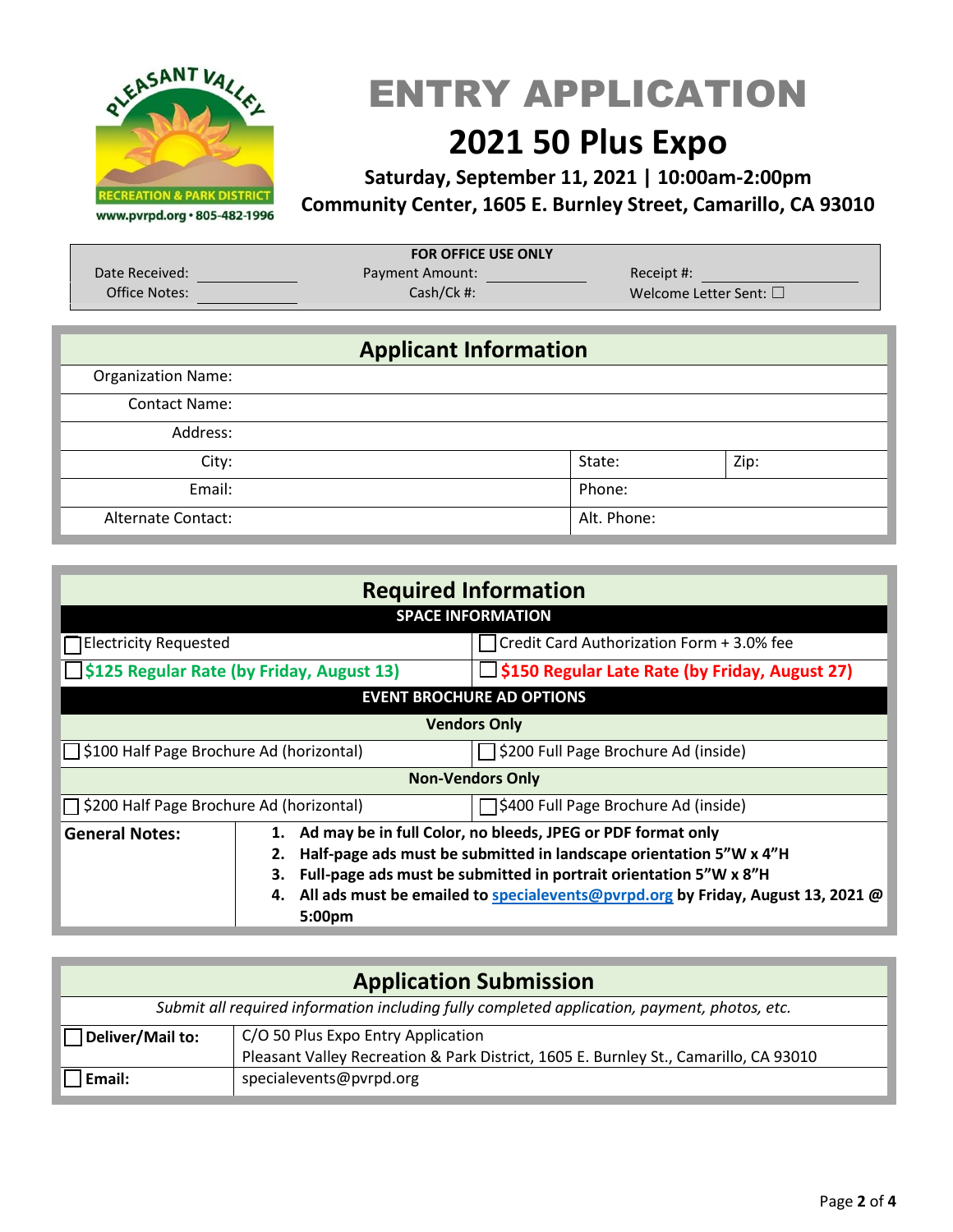#### **Participation Requirements**

The Pleasant Valley Recreation & Park District ("District") will be holding the 2021 50 Plus Expo at Community Center Park on September 11, 2021. To participate in this event, you must follow these instructions. **(1)** You will be assigned a space and you will need to provide all items necessary for your booth, PVRPD will provide you a table. All tents and canopies must be flame retardant. All canopies must be securely fastened to the ground by weights. **(2)** This is a non-refundable fee to cover staff and publicity costs. The fee may be credited to a future event, should the District cancel this event. **(3)** Spaces will be assigned by District staff. **(4)** Vendors must check-in by 9:00am and must stay until 2:00pm. **(5)** Vendors must advertise that they will be attending our event on their social media and/or website. **(6) The District reserves the right to exclude any participant on the day of the event.**

#### **Agreement, Waiver & Release**

I understand that the vendor fee is non-refundable. I have carefully read the description of the activity/event for which I/we are registering and in consideration for being permitted by the Pleasant Valley Recreation and Park District to participate in the activity/event. I hereby waive, release and discharge any and all claims for damages for personal injury, death, or property damage which I may have, or which may hereafter occur to me, as a result of participation in said activity. This release is intended to discharge in advance the Pleasant Valley Recreation & Park District, its officers, employees, and agents from any and all liability arising out of or connected in any way with my participation in said activity, even though that liability may arise out of negligence or carelessness on the part of the Pleasant Valley Recreation and Park District, its employees, and agents. It is understood that this activity involves an element of risk and danger of accident and knowing those risks I hereby assume those risks. It is further agreed that this waiver release and assumption of risk is to be binding on my heirs and assigns. I agree to indemnify and to hold the Pleasant Valley Recreation and Park District, its officers, employees, and their agents free and harmless from any loss, liability, damage, cost, or expense which they incur as a result of death and any injury or property damage that I sustain while participating in said activity.

**PARENTAL CONSENT: (TO BE COMPLETED AND SIGNED BY PARENT/GUARDIAN IF PARTICIPANT IS UNDER 18 YEARS OF AGE.)** I hereby consent that my son/daughter, named below, to participate in the activity/event, and hereby execute the above agreement, waiver, and release on his/her behalf. I state that said minor is physically able to participate in said activity. I hereby agree to indemnify and hold the Pleasant Valley Recreation and Park District, its officers, employees, and agents free and harmless from any loss, liability, damage, cost, or expense which they may incur as a result of the death or any injury or property damage that said minor may sustain while participating in said activity.

**CONSENT AND RELEASE FOR MAKING AND USE OF VIDEO/PHOTOGRAPHY FOR PRINT OR INTERNET:** In consideration for being a participant in a program/event offered by the District, I hereby consent and grant to the District the right, without fees, to make and use video tape recordings or still photographs of me, my minor children, dependents in my care and any product I may be selling at the event in which I am participating, in any manner or form and for any lawful purpose at any time. I waive my right that I may have to review or approve the finished product, or the use to which it may be applied. I release and discharge the District and its employees from any liability to me, my children, and/or dependents in my care by virtue of any representation that may occur in making, editing or use of said video recordings/still photography.

Additionally, I fully understand that my participation in the above-referenced activity exposes me to the risk of personal injury, death, communicable diseases, illnesses, viruses, and/or property damage. I hereby acknowledge that I am voluntarily participating in this activity and agree to assume any such risks.

#### **I HAVE CAREFULLY READ THE AGREEMENT, WAIVER, AND RELEASE AND FULLY UNDERSTAND ITS CONTENTS. I AM AWARE THAT THIS IS A RELEASE OF LIABILITY AND A CONTRACT BETWEEN MYSELF AND THE PLEASANT VALLEY RECREATION & PARK DISTRICT, ITS OFFICERS, EMPLOYEES, AND AGENTS AND I SIGN IT OF MY OWN FREE WILL.**

| <sup>1</sup> Signature: | -<br>vate: |
|-------------------------|------------|